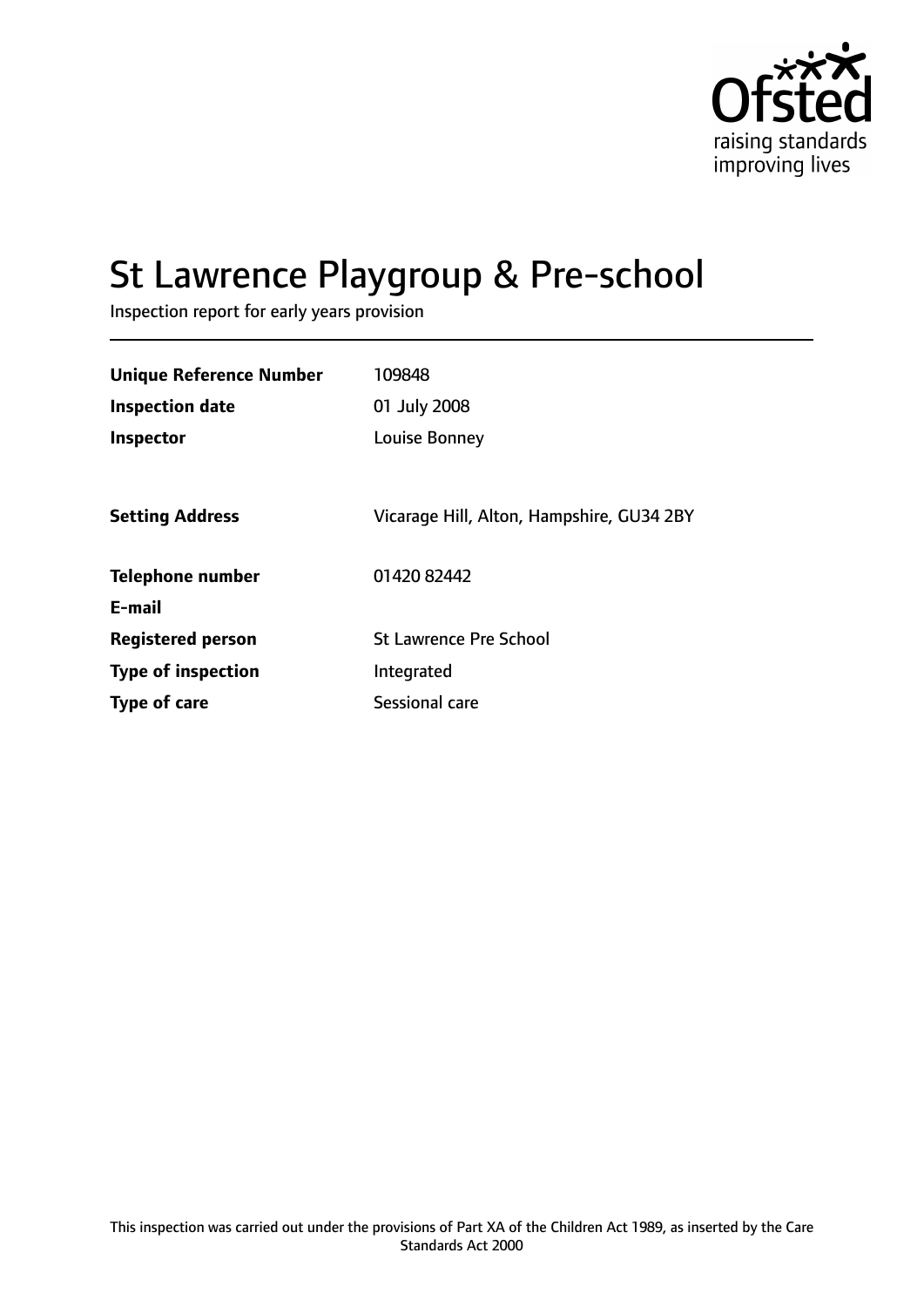#### **ABOUT THIS INSPECTION**

The purpose of this inspection is to assure government, parents and the public of the quality of childcare and, if applicable, of nursery education. The inspection was carried out under Part XA Children Act 1989 asintroduced by the Care Standards Act 2000 and, where nursery education is provided, under Schedule 26 of the School Standards and Framework Act 1998.

This report details the main strengths and any areas for improvement identified during the inspection. The judgements included in the report are made in relation to the outcomes for children set out in the Children Act 2004; the National Standards for under 8s day care and childminding; and, where nursery education is provided, the *Curriculum guidance for the foundation stage.*

The report includes information on any complaints about the childcare provision which Ofsted has received since the last inspection or registration or 1 April 2004 whichever is the later.

## **The key inspection judgements and what they mean**

*Outstanding: this aspect of the provision is of exceptionally high quality Good: this aspect of the provision is strong Satisfactory: this aspect of the provision is sound Inadequate: this aspect of the provision is not good enough*

For more information about early years inspections, please see the booklet *Are you ready for your inspection?* which is available from Ofsted's website: *www.ofsted.gov.uk.*

## **THE QUALITY AND STANDARDS OF THE CARE AND NURSERY EDUCATION**

On the basis of the evidence collected on this inspection:

The quality and standards of the care are satisfactory. The registered person meets the National Standards for under 8s day care and childminding.

The quality and standards of the nursery education are satisfactory.

## **WHAT SORT OF SETTING IS IT?**

St Lawrence Pre-school is a voluntary group run by a parent committee and has been registered since 1974. It is registered to provide sessional care for up to 26 children aged two to five years. The pre-school opensfive days a week during school term time, offering morning and afternoon sessions. Sessions run from 09:15 to 11:45 Monday to Friday and 12:45 to 15:15 on Tuesday and Friday afternoons. Currently there are 29 children on roll, of these 28 are in receipt of nursery education funding. The group provides support for children with learning difficulties and/or disabilities and for children with English as an additional language.

The group operate from a church hall and have access to the main hall, kitchen and toilets. For outdoor play there is a small area with temporary fencing and the church grounds are used for group activities.

The group employs four staff, all of whom hold Early Years qualifications. The setting liaises and receives teacher support from local schools. Support and advice is also received from the Early Education and Childcare Unit.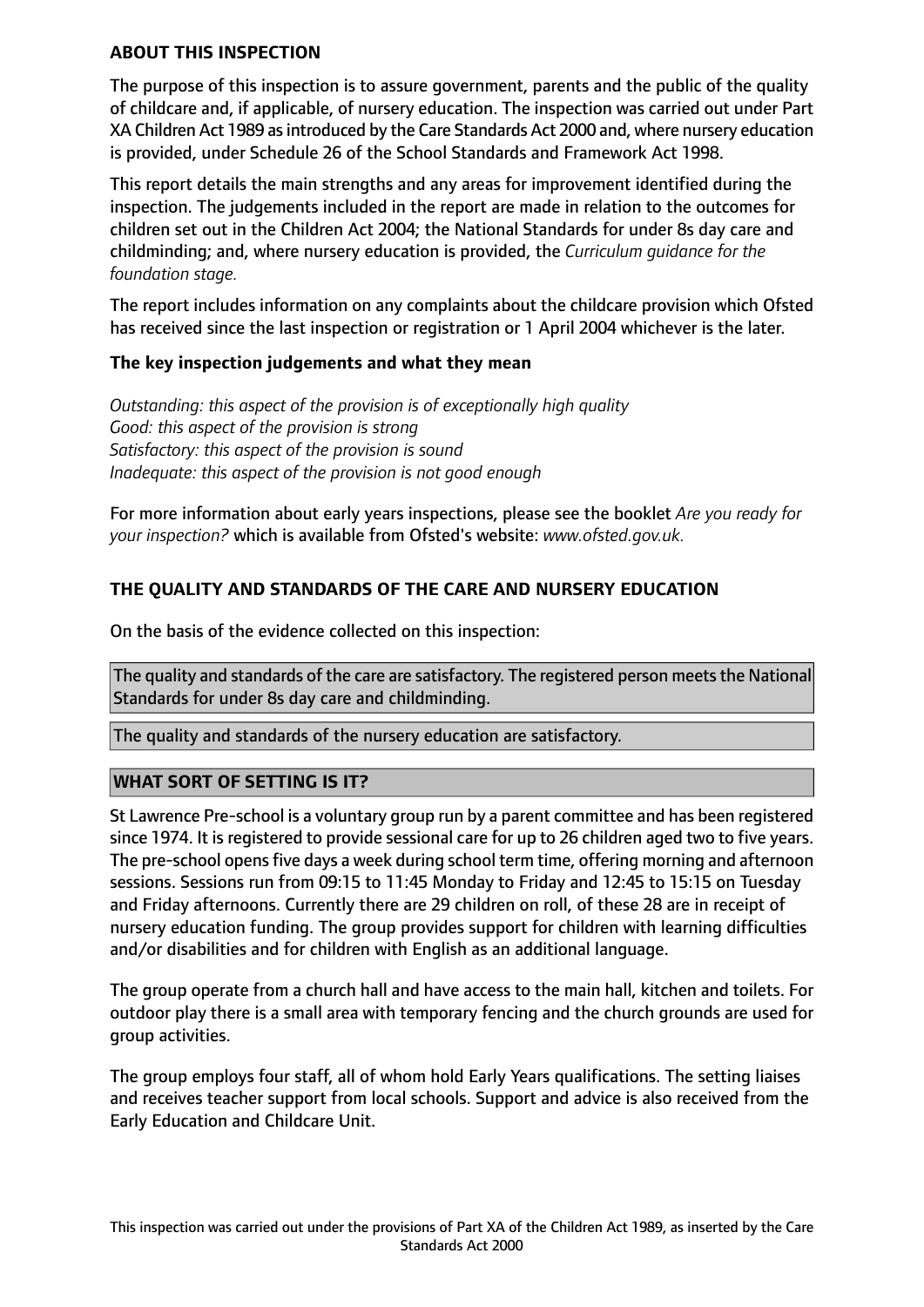#### **Helping children to be healthy**

The provision is satisfactory.

Children develop awareness of how to maintain their personal hygiene through daily procedures, such as washing hands after toileting and before snack time. At snack time they enjoy eating healthy foods such as strawberries, apple and banana and have milk and water to drink, with water available at all times. This ensures they develop awareness of healthy eating and have plenty of fluids. Children pour their drinks, choose their snack and clear up afterwards as they put their bowls and cups in a collection area. This develops children's independence and self-care.

Children have daily opportunities for physical activities. Inside they balance on and jump across stepping stones and use the slide. Outside, they run at speed, kick balls and play parachute games.

Children laugh as they pant after running with a member of staff, and take off jumpers as they warm up. This shows they develop awareness of how their bodies change with exercise and activities promote their good health.

Children in nappies receive support as they toilet train. Changing procedures such as the use of gloves by staff support good hygiene. However, there is no changing mat available to further ensure hygiene is maintained.

Children have their allergies and medical needs taken into account. Staff seek information from parents and agree procedures in case of medical emergencies and staff have first aid training. This protects the children's health.

## **Protecting children from harm or neglect and helping them stay safe**

The provision is good.

Children play in safe and secure premises. On arrival they find the hall freshly set up with a good range of resources. Staff divide the hall into more intimate spaces using rugs, screens and trolleys. This provides a bright and welcoming environment for the children.

Children learn to manage tools safely, such as scissors during craft activities or knives when spreading rolls. They queue to go outside and climb the steps to the outside area in single file holding onto the railing. They show clear awareness of their boundaries on the green and staff are vigilant. This helps children develop awareness of how to stay safe. Children run at speed and take care not to collide. Indoors they balance and jump across upside-down bowls used as stepping stones. This provides children with suitable challenges that help them learn to assess and manage risk. Visitors such as the police and fire service also help children develop safety awareness.

Children stay safe on the regular outings, such as a bus ride around Alton or a walk to the watercress beds, through staff knowing the venues well and carrying out risk assessments in advance. They seek parental support so that ratios are increased. When using the outdoor area daily staff first check the grass to remove any hazards. This protects the children's safety.

Children receive protection from possible abuse and/or neglect. Staff display the child protection procedures on the notice board in the entrance foyer for parents to share. They record existing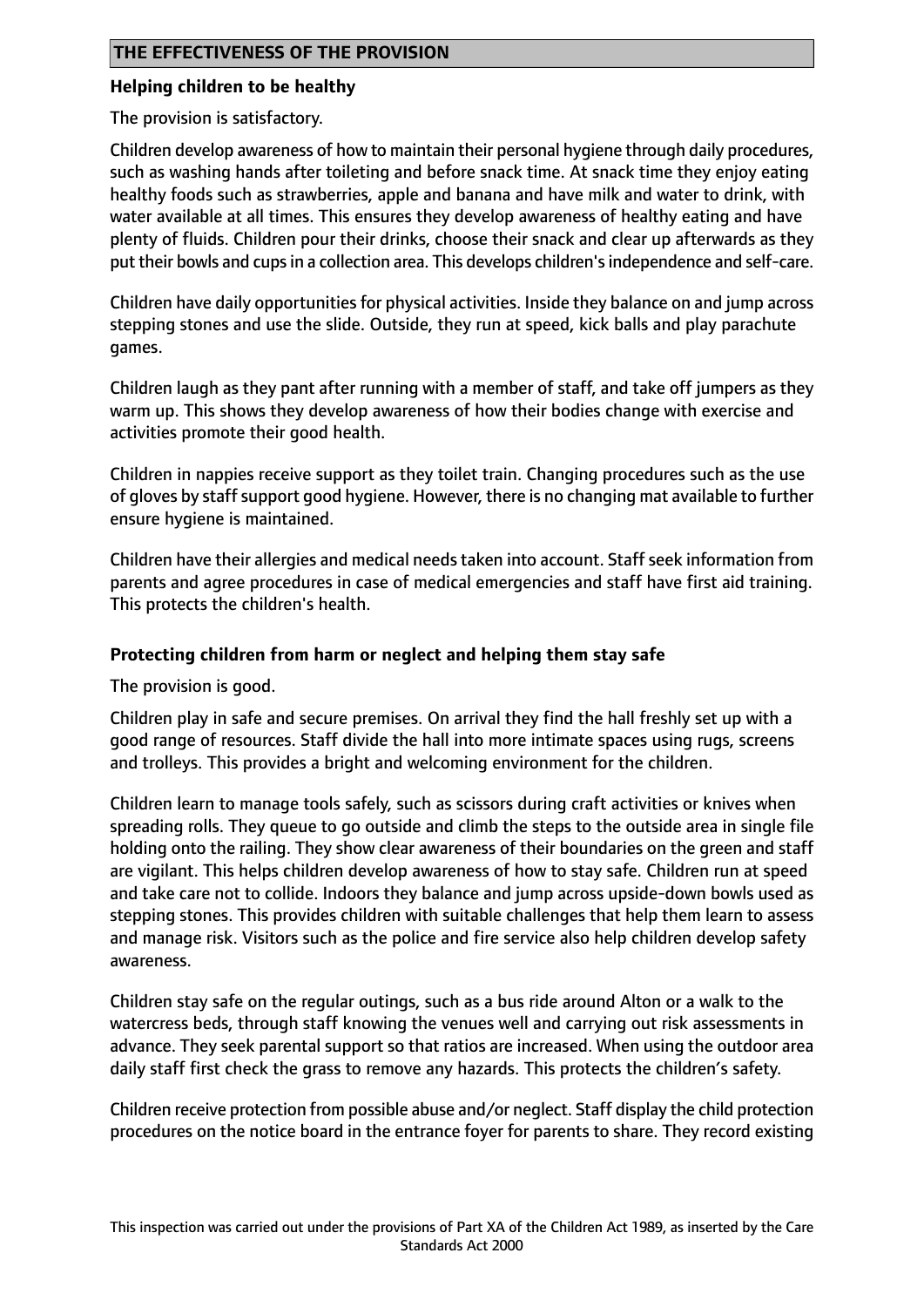injuries children arrive with and share the record with parents. Staff attend training and know to take action if they have any concerns. This safeguards the children.

## **Helping children achieve well and enjoy what they do**

The provision is satisfactory.

## Nursery Education.

The quality of teaching and learning is satisfactory. Staff provide a wide range of activities and use resources imaginatively. They organise routines so that children have time to develop concentration well during their chosen activities, and create an enthusiastic and happy environment. Children find activities stimulating and are at all times busily engaged. Children mostly participate in free play with staff circulating to engage with them during their chosen activities. This uses children's interests to support learning as staff encourage them to develop their ideas through modelling actions and discussion. Staff plan adult-led activities which provide a focus for learning, such as making a boat to then float in the water tray. However, planning for these activities does not support the provision of sufficient challenge through the identification of possible learning outcomes, grouping of children, use of resources and ways in which to extend children's understanding and learning.

Staff develop medium term plans together and identify some learning aims and themes, which are further developed in short term plans. However, use of a selection of stepping stones to plan against rather than the Curriculum guidance for the foundation stage means they limit their expectations for children's learning, and do not fully develop their own understanding of the Foundation Stage. They observe children's achievements and record their progress towards the early learning goals. Staff identify some children's next steps in learning although this is not systematically done and these are not shared with parents to further support learning at home.

Children develop strong personal relationships with staff and each other, forming close friendships without exclusion as they allow others to join in their activities. They show care as they help each other, such as when giving another child a rolling pin or putting another's painting up to dry. They approach staff confidently, even when they have a problem such as clothes made muddy during water play, as they know that staff are caring and supportive. Children enjoy the praise they receive from staff during their activities, and know that staff value what they say and do. This supports children's development of confidence and self-esteem well.

Children develop independence as they pour their own drinks and look after their personal care. They concentrate for long periods at their chosen activities through the successful implementation of new routines, which lead to fewer interruptions in their play. Children anticipate activities enthusiastically, such as outdoor play, story time or show and tell, when they share items brought from home with the group. They are keen to join adult-led activities, although this can lead to over-crowding.

Children communicate clearly as they share their ideas during activities such as role play or with staff during activities. Children recognise their names and write them clearly and use emergent writing during role play. Many children count beyond 10 accurately. They weigh different materials and consider which is heavier or lighter. They experiment with shapes as they model playdough, build with blocks, or stick round cake cases on rectangular sheets of paper.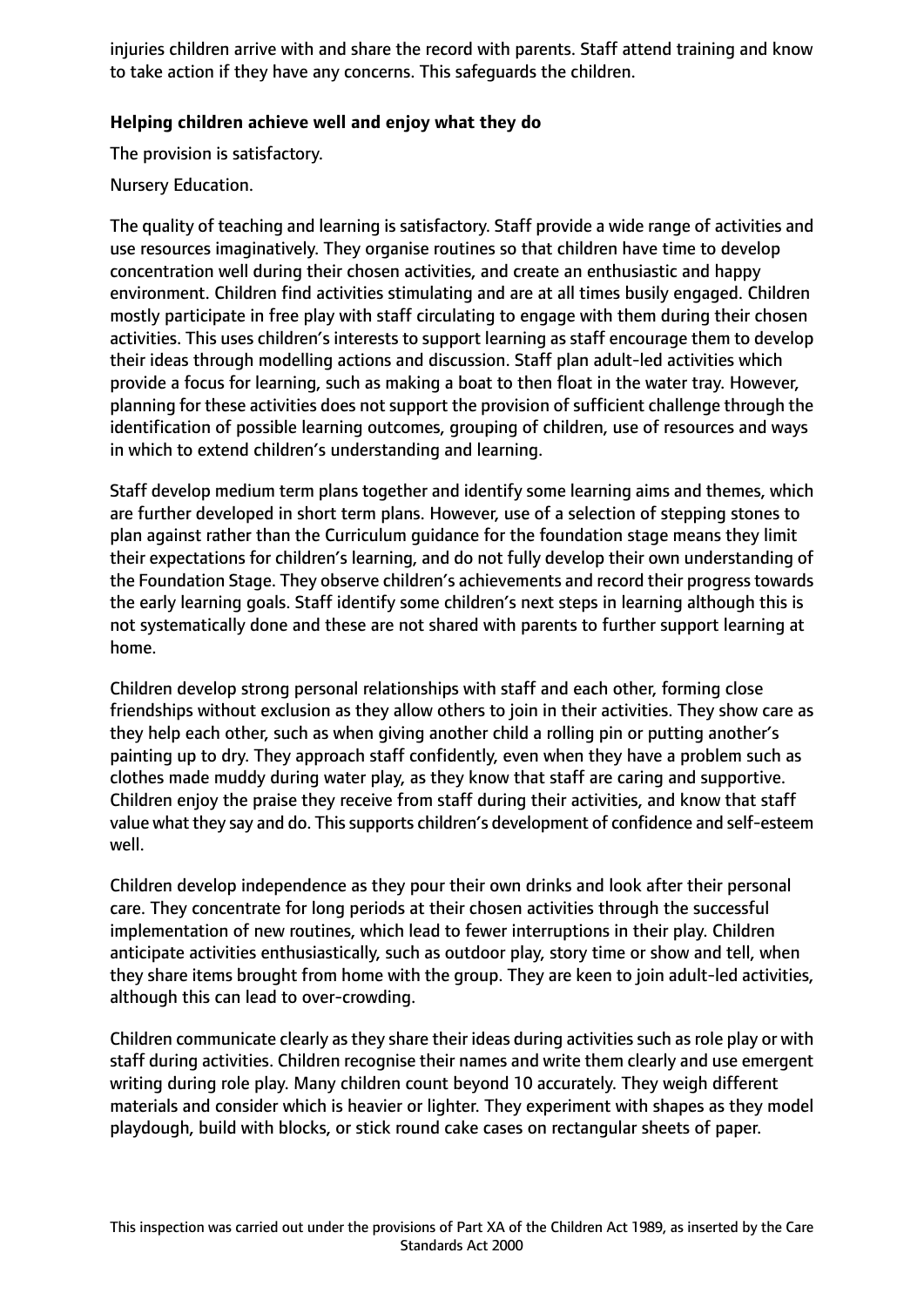Children make links with their community through frequent trips out supported by parents, such as to the museum, on a bus trip around Alton and visit the railway station, or pond-dipping at the watercress beds. They learn how to handle pets carefully brought in from home, such as a hamster and tortoise. Children observe how materials change during cookery activities. They develop a sense of time as they reflect on previous experiences as they look at photograph albums, such as for sports day or a visit from the fire services. Children use technology such as the tape recorder, or freely access the digital camera to take photographs of a model they have just made.

Children play outside daily, when they use a range of small apparatus, such as bats, balls, rubber rings and hoops, and staff help them extend their skills. They exercise control as they run in a circle holding onto the parachute, and stop and change direction on command. They move at speed as they run races and show good spatial awareness as they avoid colliding with others. Indoors they balance on stepping stones, experimenting as they turn and jump without falling off. Children use various tools to develop dexterity, such as brushes, rollers, scissors, pencils and construction kits.

Children have good opportunities to develop their own creative ideas and access art and craft resources independently. They choose collage materials and use different kinds of paints and applicators, such as various brushes or rollers. Children make up stories using the puppet theatres, and dress up in lengths of materials or hats as they develop their role play. They use resources symbolically, such as a large funnel for a hat and solve puzzles as they plan how to make model dumbbells using craft materials.

## **Helping children make a positive contribution**

The provision is satisfactory.

Children with additional needs receive support through staff liaising with parents and specialists. They identify activities to support their needs and development and apply for funding to provide additional adult help. This supports children with learning difficulties and/or disabilities well. Staff are aware of some children's cultural backgrounds and provide resources such as dual language books to support this. However, they do not seek this information systematically to ensure all children's cultural backgrounds are acknowledged.

Children show a sense of belonging and are very relaxed and confident as they play. They behave well and follow staff's instructions, such as when lining up to go outside and walking carefully. Children know right from wrong and remind others of the rules occasionally. They play collaboratively as they help each other, such as when helping to hold a model steady and passing bricks while another builds a tall tower, or as they take turns during ball games. Staff praise children when they are helpful or achieve well, and all the children applaud those whose names are highlighted on the 'golden board' for special praise. This encourages the development of appropriate behaviour. Spiritual, moral, social and cultural development is fostered.

Partnership with parents and/or carers is satisfactory. Staff provide parents with information about the Foundation Stage curriculum through displays of planning, posters and children's work, as well as through the introductory brochure. Children benefit from parents widening their experiences as they share expertise and knowledge by supporting activities, such as by bringing in their pets or musical instruments or helping children learn how to pond dip. Staff and parents share information about children's learning when they first join the setting and informally at handover. Home links are reinforced through parents completing a diary for staff describing their child's activities and interests. This supports children's learning and develops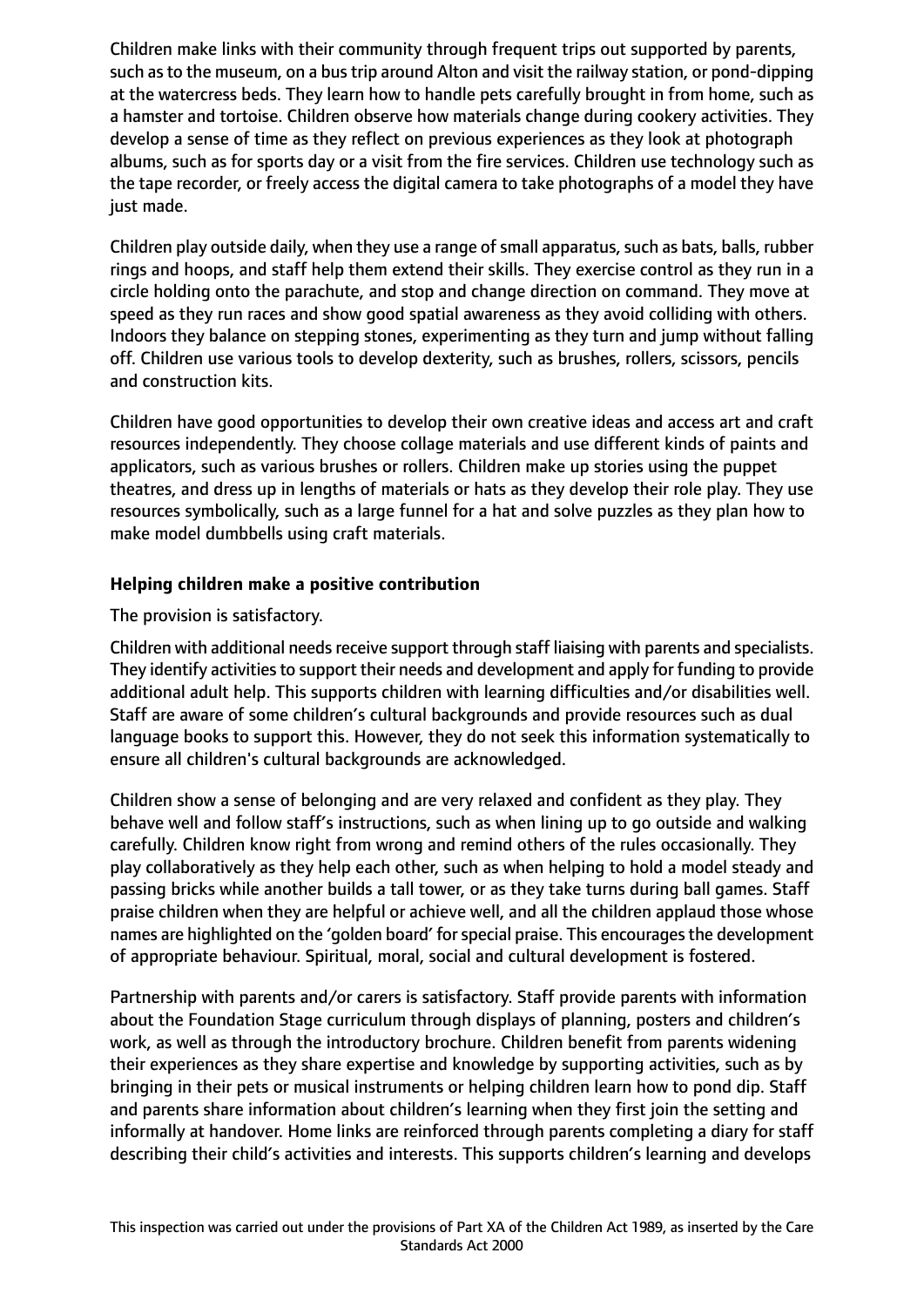partnership with parents. However, there is no effective system in place to share children's achievement records with parents to further support learning at home.

Parents are aware of the recent reorganisation of activities following the setting's previous inspection, although not all parents understand why the changes were necessary or whether they are effective. This shows a lack of communication with parents. At the same time parents express how they feel their children are very happy at the setting and love attending, and are confident that their children are safe and well cared for.

## **Organisation**

The organisation is satisfactory.

Leadership and management is satisfactory. The committee, managers and staff have drawn up an action plan for development which they are currently implementing. There have been many changes since the previous inspection, which shows their commitment to the improvement of the provision. Children benefit from the changes introduced to routines and the layout of the hall. Staff now plan and assess children's achievements, although systems are still under review. Managers and staff continue to evaluate and monitor changes and implement their development plan with the support of their committee and external advisors. This helps to improve the children's learning and care. Managers and the committee are aware of the need to develop effective systems to monitor the provision of nursery education and the quality of teaching.

Managers have a committed team of staff who work well together. They support their continual development through annual appraisals and identify their training needs. All staff are qualified, with two currently attending level 3 training as well as additional workshops, such as mark making or creative play. Managers organise half-termly meetings, when staff plan themes and identify learning aims. However, staff are not sufficiently involved in short term planning to further develop their understanding and use of the Curriculum guidance to the foundation stage.

Staff have clearly identified roles, such as for child protection or the Special Education Needs Coordinator. All staff act as keyworkers to a small group of children, and observe and assess their progress against the Foundation Stage stepping stones. Managers ensure children have a good selection of resources available and negotiate improvements to storage with the hall committee. They improve documentation, such as the complaints log and registers. They review policies and procedures and update them, such as for child protection. This supports the children's welfare. However, the complaints procedure does not yet include full information, such as how to formalise a complaint, response times and the correct contact details for Ofsted.

The setting meets the needs of the range of the children for whom it provides.

## **Improvements since the last inspection**

At the previous inspection the provider was set actions to improve the provision and monitoring of nursery education. Staff have drawn up a development plan and are in the process of implementing improvements. Managers are currently receiving and have acted upon external advice and support. They have made improvements to the resourcing of activities, layout and routines of the setting. They are currently trialling new planning systems which identify some general learning aims. Staff have begun to observe and assess children's learning and maintain achievement records. They share information about the activities with parents through displays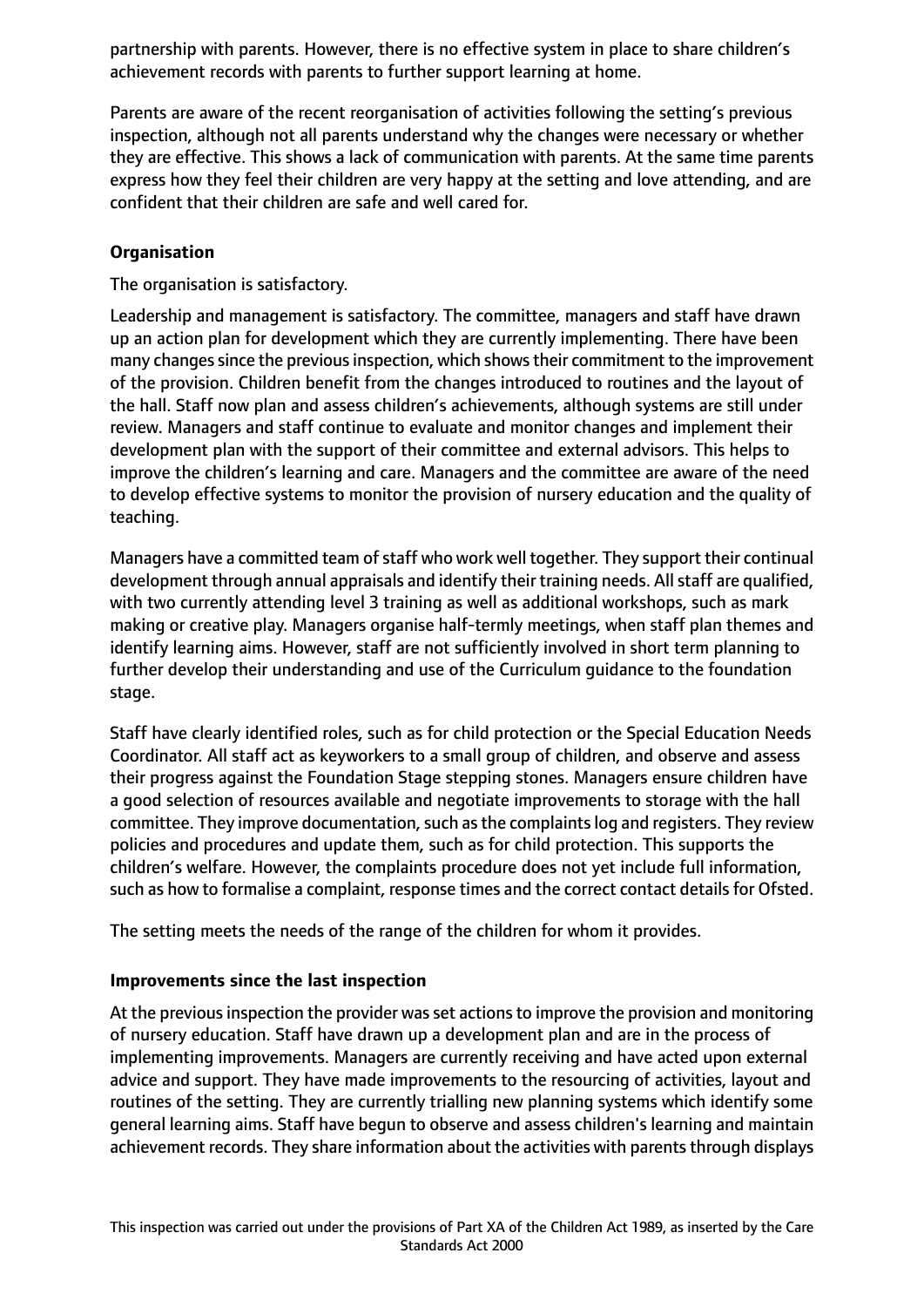of planning, learning aims and photographs of activities. Support agencies meet with the group to support evaluation of their provision and plan future developments. Managers carry out staff appraisals and develop training plans. Staff have already attended workshops for creative play and mark making, and two members of staff are attending level 3 training. This improves the provision of nursery education for the children.

Under the care inspection the provider was set actions to share changes to the provision with Ofsted, maintain documentation and develop a procedure to follow should allegations be made against a member of staff. All committee members have now undergone suitable vetting procedures. Staff maintain registers and the complaints log appropriately, and a procedure is in place to follow should allegations of abuse be made against staff. This protects the children's safety and welfare.

# **Complaints since the last inspection**

Since the last inspection there have been no complaints made to Ofsted that required the provider or Ofsted to take any action in order to meet the National Standards.

The provider is required to keep a record of complaints made by parents, which they can see on request. The complaints record may contain complaints other than those made to Ofsted.

# **THE QUALITY AND STANDARDS OF THE CARE AND NURSERY EDUCATION**

On the basis of the evidence collected on this inspection:

The quality and standards of the care are satisfactory. The registered person meets the National Standards for under 8s day care and childminding.

The quality and standards of the nursery education are satisfactory.

# **WHAT MUST BE DONE TO SECURE FUTURE IMPROVEMENT?**

## **The quality and standards of the care**

To improve the quality and standards of care further the registered person should take account of the following recommendation(s):

- develop the complaints procedure to fully reflect regulatory requirements and share this with parents
- develop opportunities for staff and parents to share information about changes within the setting and for the views and concerns of parents to be respected and acknowledged
- •seek information about children's home cultures and languages and reflect these within the provision.

## **The quality and standards of the nursery education**

To improve the quality and standards of nursery education further the registered person should take account of the following recommendation(s):

- •further develop staff's understanding and use of the Curriculum guidance for the foundation stage
- share children's achievement records and their next steps in learning with parents